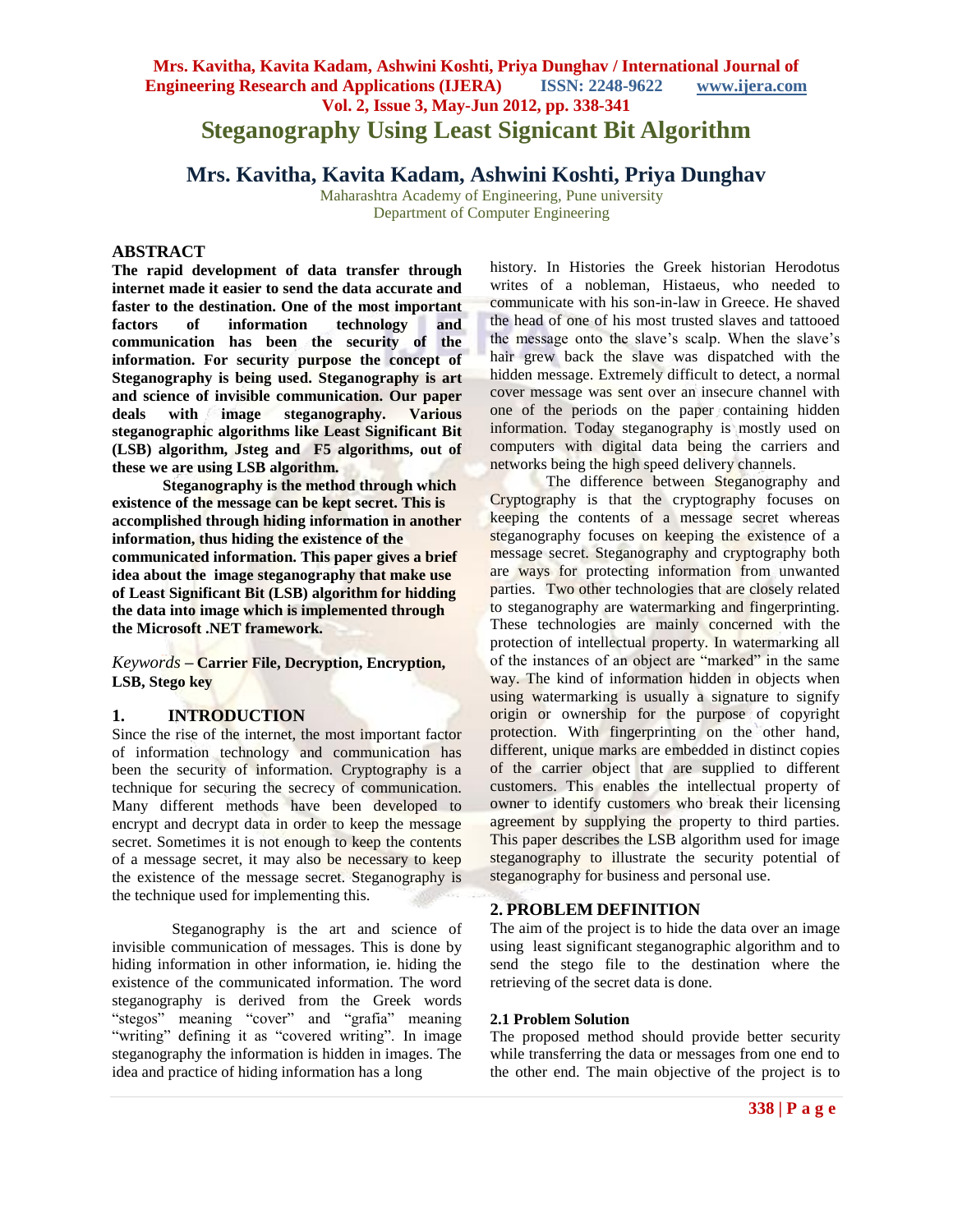## **Mrs. Kavitha, Kavita Kadam, Ashwini Koshti, Priya Dunghav / International Journal of Engineering Research and Applications (IJERA) ISSN: 2248-9622 www.ijera.com Vol. 2, Issue 3, May-Jun 2012, pp. 338-341**

hide the message or a secret data into an image which acts as a carrier file having secret data and to transmit to the destination securely without any

modification. If any distortions occur in the image or on its resolution while inserting the secret message into the image, there may be a chance for an unauthorised person to modify the data. So, the data encryption into an image and decryption and steganography plays an important role in this project.

# **3. MAJOR PERFORMANCE OBJECTIVES**

The main objective of the project is to discuss the properties which help to transmit the secret message or information over a network without any modifications. The characteristics of information are:

- 1) Availability
- 2) Accuracy
- 3) Authenticity
- 4) Confidentiality
- 5) Integrity

## **4. PROPOSED SYSTEM ARCHITECTURE**

The data hiding patterns using the steganographic technique in this project can be explained using this simple block diagram. The block diagram for steganographic technique is as follows.



Figure: Block diagram for Steganography

The procedure for data hiding using steganographic algorithm is as follows:

**1)** The sender first uses the steganographic algorithm for encrypting the secret message.

**2)** For this encryption, the sender uses any text documents or audio or video files in which the data is written and the image file as a carrier file in which the secret message or text document or audio or video file to be hidden.

**3)** The sender sends the carrier file and text document or audio or video file to the encryption phase for data embedding, in which the text document or audio or

video file is embedded into the image file. In encryption phase, the data is embedded into carrier file which was protected with the password. Now the carrier file acts as an input for the decryption phase. The image in which data is hidden i.e. the carrier file is sent to the receiver using a transmission medium. E.g. Web or e-mail. The receiver receives the carrier file and places the image in the decryption phase. In the decryption phase, the original text document or audio or video file can be revealed using the appropriate password. The decryption phase decrypts the original text document or audio or video file using the least significant bit decoding and decrypts the original message.

As mentioned in the above block diagram, the data hiding and the data extracting will be done in three phases.

#### **1) Encryption Phase:**

The "Encryption phase" uses two types of files for encryption purpose. One is the secret file which is to be transmitted securely, and the other is a carrier file such as image. In the encryption phase the data is embedded into the image using "Least Significant Bit algorithm" (LSB) by which the least significant bits of the secret document are arranged with the bits of carrier file such as image, Such that the message bits will merge with the bits of carrier file. In this procedure LSB algorithm helps for securing the originality of image.



Figure: Encryption phase

2) Transmission Phase:

The transmission phase is one of the important sections for sending the data to destination securely.

3) Decryption Phase:

The Decryption phase is reverse to encryption phase. In decryption phase, the carrier image in which the data is hidden is given as an input file. The decryption phase uses the same password which was given for the encryption and decryption in order to secure from unauthorized access. After giving the correct password the decryption section uses the "Least Significant bit Algorithm" (LSB) by which the encoded bits in the image is decoded and turns to its original state and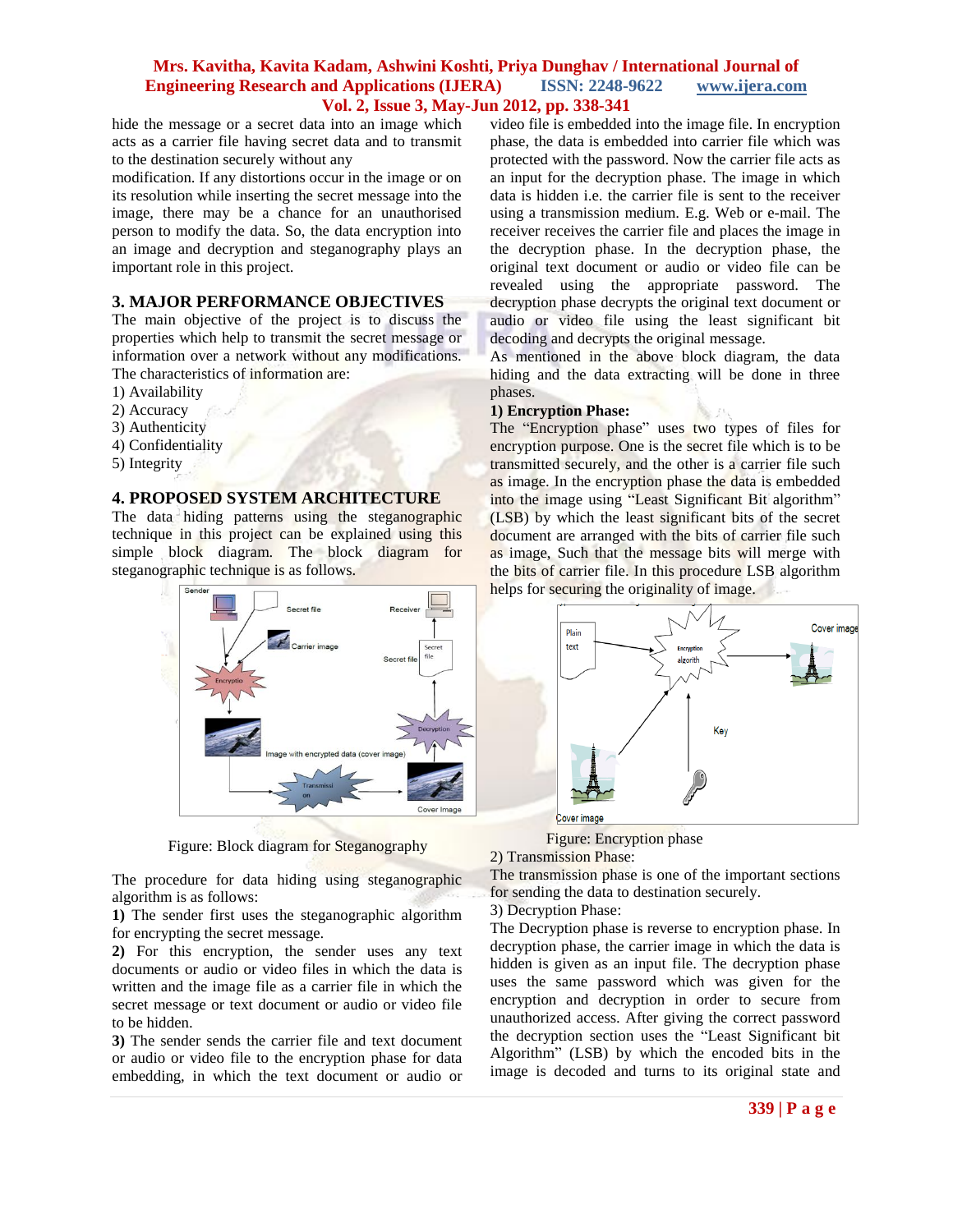# **Mrs. Kavitha, Kavita Kadam, Ashwini Koshti, Priya Dunghav / International Journal of Engineering Research and Applications (IJERA) ISSN: 2248-9622 www.ijera.com Vol. 2, Issue 3, May-Jun 2012, pp. 338-341**

gives the output as a text document or audio or video file as well as image.



Figure: Decryption Phase

## **5. FUTURE SCOPE**

The proposed approach in this project uses a steganographic approach called image steganography. The application creates a stego image in which the personal data is embedded and is protected with a password which is highly secured.

The main intention of the project is to develop a steganographic application that provides good security. The proposed approach provides higher security and can protect the message from stego attacks. The image resolution doesn't change much and is negligible when we embed the message into the image and the image is protected with the personal password. So, it is not possible to damage the data by unauthorized personnel.

We will use the Least Significant Bit algorithm in this project for developing the application which is faster and reliable and compression ratio is moderate compared to other algorithms.

The major limitation of the application is designed for bit map images (.bmp). It accepts only bit map images as a carrier file, and the compression depends on the document size as well as the carrier image size. The future work on this project is to improve the compression ratio. The security using Least Significant Bit Algorithm is good but we can improve the level to a certain extent by varying the carriers as well as using different keys for encryption and decryption.

## **6. APPLICATIONS**

1) Enables secret communication

2) Complements regular encryption: Harder to break: need to first find the encrypted secret text then it needs to be decrypted

3) Tremendous use in Military Applications

#### **7. CONCLUSIONS**

The proposed approach in this project uses a new steganographic approach called image steganography.  $\overline{P_{\text{lain}}\text{t}}$  application creates a stego image in which the personal data is embedded and is protected with a password which is highly secured.

The main intention of the project is to develop a steganographic application that provides good security. The proposed approach provides higher security and can protect the message from stego attacks. The image resolution doesn't change much and is negligible when we embed the message into the image and the image is protected with the personal password. So, it is not possible to damage the data by unauthorized personnel.

We are using the Least Significant Bit algorithm in this project for developing the application which is faster and reliable and compression ratio is moderate compared to other algorithm.

#### **8. MATHEMATICAL MODEL:**

MA S

 Discrete cosine transformations (DST)), are used by the JPEG compression algorithm to transform successive 8 x 8 pixel blocks of the image, into 64 DCT coefficients each. Each DCT coefficient  $F(u, v)$  of an 8  $x 8$  block of image pixels  $f(x, y)$ is:

$$
F(u,v) = \frac{1}{4}C(u)C(v)\left[\sum_{x=0}^{7}\sum_{y=0}^{7}f(x,y)*cos\frac{(2x+1)u\pi}{16}cos\frac{(2y+1)v\pi}{16}\right]
$$

where  $C(x) = 1/\sqrt{2}$  when x equals 0 and  $C(x) = 1$  otherwise. After calculating the coefficients, the following quantizing operation is performed:

$$
F^{Q}(u,v) = \left| \frac{F(u,v)}{Q(u,v)} \right|
$$

where  $Q(u, v)$  is a 64-element quantization table. A simple pseudo-code algorithm to hide a message inside a JPEG image could look like this:

Input: message, cover image Output: steganographic image containing message while data left to embed do get next DCT coefficient from cover image if DCT  $6=0$  and DCT  $6=1$  then get next LSB from message replace DCT LSB with message bit end if insert DCT into steganographic image end while